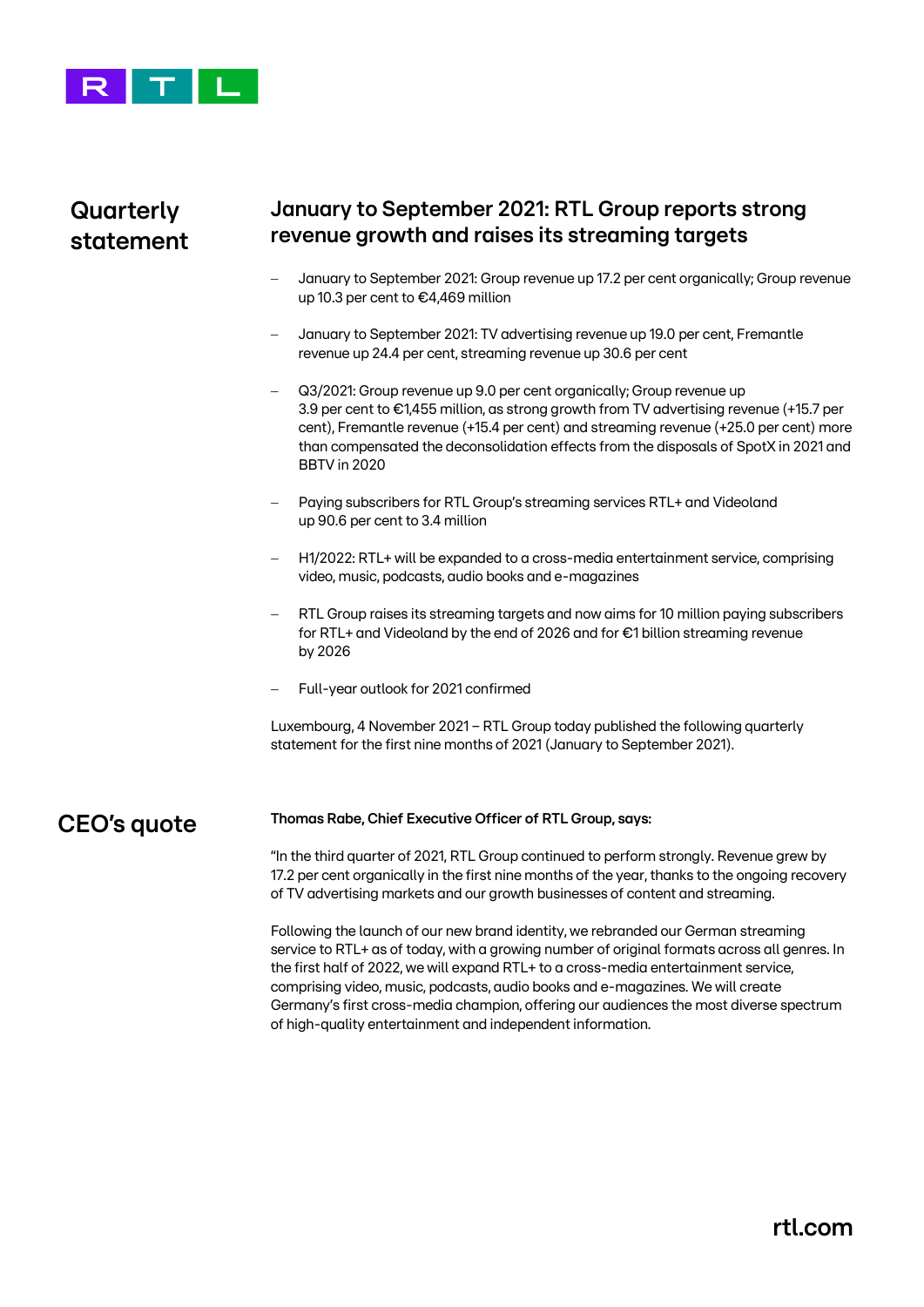

With the rapid growth of our streaming services and the planned cross-media expansion of RTL+, we have significantly raised our streaming targets. Compared to 2021, we will triple the annual content investments to around €600 million by 2026. We aim to grow the number of paying subscribers for RTL+ and Videoland to 10 million by the end of 2026, to grow our streaming revenue to €1 billion and to reach profitability of the two services by 2026.

RTL Group has defined clear targets for its growth businesses of streaming, addressable TV advertising and content – and we will have the financial flexibility and capabilities to further boost these businesses to create value for our viewers, clients and shareholders."

#### **Revenue**

**Group revenue** was up 10.3 per cent to €4,469 million (January to September 2020: €4,053 million), thanks to strong growth of TV advertising revenue in the second and third quarter of 2021, Fremantle and the streaming businesses. Group revenue was up 17.2 per cent organically[1](#page-1-0) compared to the first nine months of 2020. **Group revenue in the third quarter of 2021** was up 3.9 per cent to €1,455 million (Q3/2020: €1,401 million) as strong growth from TV advertising, Fremantle and streaming revenue more than compensated the deconsolidation effects from the disposals of SpotX in 2021 and BBTV in 2020. Organically, Group revenue was up 9.0 per cent in Q3/2021.

The revenue of RTL Group's content business, **Fremantle**, was up 24.4 per cent to €1,291 million (January to September 2020: €1,038 million), with the delivery of the highend drama series *American Gods* (season three), *The Mosquito Coast* and the scope effect of the full consolidation of Eureka (as of 17 May 2021). Fremantle's revenue was up 22.8 per cent organically compared to the first nine months of 2020.

**Streaming revenue**[2](#page-1-1) from RTL+ (formerly TV Now) and Videoland was up 30.6 per cent to €162 million (January to September 2020: €124 million), thanks to the strong growth in paying subscribers for both services.

RTL Group's **advertising revenue** was €2,478 million (January to September 2020: €2,115 million), of which €1,998 million represented **TV advertising revenue** (January to September 2020: €1,679 million), €232 million **digital advertising revenue** (January to September 2020: €210 million) and €148 million **radio advertising revenue** (January to September 2020: €141 million). In the third quarter of 2021, TV advertising revenue was up 15.7 per cent to €686 million (Q3/2020: €593 million).

RTL Group's **distribution revenue**[3](#page-1-2) was up 4.9 per cent to €320 million (January to September 2020: €305 million).

<span id="page-1-3"></span><span id="page-1-2"></span><span id="page-1-1"></span><span id="page-1-0"></span>**Net cash**

On 30 September 2021, RTL Group had **net cash**[4](#page-1-3) of €498 million (31 December 2020: net cash of €236 million).

<sup>1</sup> Adjusted for portfolio changes and at constant exchange rates. Further details can be found in **Key performance indicators** on page 9 of RTL Group's Interim Report 2021

<sup>2</sup> Streaming revenue includes SVOD, TVOD, in-stream revenue from RTL+ and Videoland/RTL XL

<sup>&</sup>lt;sup>3</sup> Revenue generated across all distribution platforms (cable, satellite, internet TV) including subscription and re-transmission fees

<sup>4</sup> The net cash/(debt) excludes current and non-current lease liabilities. Including these, net cash/(debt) amounts to €160 million (31 December 2020: €-148 million). See **Key performance indicators** on page 12 of RTL Group's Interim Report 2021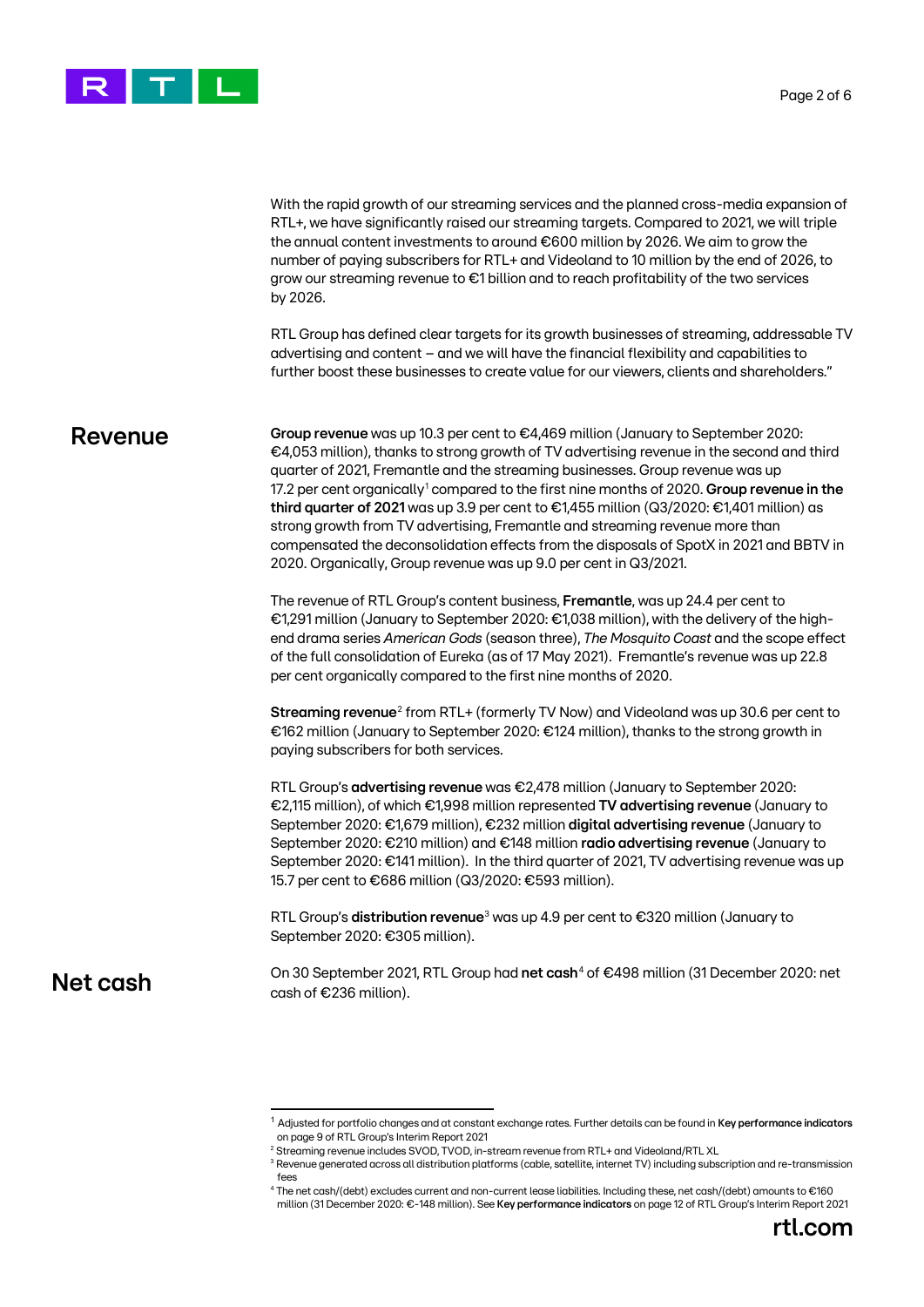



# **Net TV advertising market growth rates and RTL Group audience shares in main target groups**

RTL Group estimates that the net TV advertising markets were up across RTL Group's key markets. A summary of RTL Group's key markets is shown below, including estimates of net TV advertising market growth rates and the audience shares in the main target audience group.

|                                  |                                                                                                                                                                                                                                                                                                                                                                                     | Net TV advertising<br>market growth rate<br>January to September<br>2021 (in per cent) | RTL Group audience<br>share in main target<br>group January to<br>September 2021<br>(in per cent) | RTL Group audience<br>share in main target<br>group January to<br>September 2020<br>(in per cent) |  |  |
|----------------------------------|-------------------------------------------------------------------------------------------------------------------------------------------------------------------------------------------------------------------------------------------------------------------------------------------------------------------------------------------------------------------------------------|----------------------------------------------------------------------------------------|---------------------------------------------------------------------------------------------------|---------------------------------------------------------------------------------------------------|--|--|
|                                  | Germany<br>France<br><b>Netherlands</b>                                                                                                                                                                                                                                                                                                                                             | +11.0 to +11.5 $5$<br>$+23.97$<br>$+29.65$                                             | 26.4 6<br>22.8 8<br>33.1 <sup>9</sup>                                                             | 27.8 6<br>22.8 8<br>30.5 <sup>9</sup>                                                             |  |  |
| <b>Operational</b><br>highlights | On 30 September 2021, RTL Group registered 3.402 million paying subscribers for its<br>streaming services RTL+ in Germany and Videoland in the Netherlands, up 90.6 per cent<br>year on year (30 September 2020: 1.785 million paying subscribers).                                                                                                                                 |                                                                                        |                                                                                                   |                                                                                                   |  |  |
|                                  | Paying subscribers for RTL+ more than doubled to 2.389 million compared to the end<br>$\overline{\phantom{0}}$<br>of September 2020 with 0.973 million. The strategic partnership with Deutsche<br>Telekom to bundle RTL+ Premium in Magenta TV and the growing number of original<br>formats contributed significantly to the growth.                                              |                                                                                        |                                                                                                   |                                                                                                   |  |  |
|                                  | Paying subscribers for Videoland grew 24.8 per cent to 1.013 million compared to the<br>$\qquad \qquad -$<br>end of September 2020 with 0.812 million, which was largely thanks to the third season<br>of the Videoland original series Mocro Maffia and the reality format Temptation Island.                                                                                      |                                                                                        |                                                                                                   |                                                                                                   |  |  |
|                                  | The rapidly growing German streaming service today rebranded to RTL+ and will provide<br>additional 17 originals until the end of 2021. In the first half of 2022, RTL+ will be expanded<br>to a cross-media entertainment service, comprising video, music, podcasts, audio books<br>and e-magazines, which will be a unique selling proposition in the German-speaking<br>market. |                                                                                        |                                                                                                   |                                                                                                   |  |  |
|                                  | As a consequence of these increased investments into RTL+ and following the strong<br>growth of the Group's streaming services, RTL Group has raised its streaming targets and<br>will therefore grow:                                                                                                                                                                              |                                                                                        |                                                                                                   |                                                                                                   |  |  |
|                                  | its annual content spend in RTL+ and Videoland to around €600 million in 2026<br>(previous target: around €350 million in 2025).                                                                                                                                                                                                                                                    |                                                                                        |                                                                                                   |                                                                                                   |  |  |
|                                  | the number of paying subscribers for RTL+ and Videoland to 10 million by the end of<br>2026 (previous target: between 5 and 7 million paying subscribers by the end of 2025).                                                                                                                                                                                                       |                                                                                        |                                                                                                   |                                                                                                   |  |  |
|                                  |                                                                                                                                                                                                                                                                                                                                                                                     |                                                                                        |                                                                                                   |                                                                                                   |  |  |

<sup>5</sup> Industry/IREP and RTL Group estimates <sup>6</sup> Source: GfK, Target group: 14 to 59, including pay-TV channels

<sup>7</sup> Source: Groupe M6 estimate

<span id="page-2-4"></span><span id="page-2-3"></span><span id="page-2-2"></span><span id="page-2-1"></span><span id="page-2-0"></span><sup>&</sup>lt;sup>8</sup> Source: Mediamétrie. Target group: women under 50 responsible for purchases (free-to-air channels: M6, W9, 6ter and Gulli)

<sup>9</sup> Source: SKO. Target group: 25 to 54, 18h-24h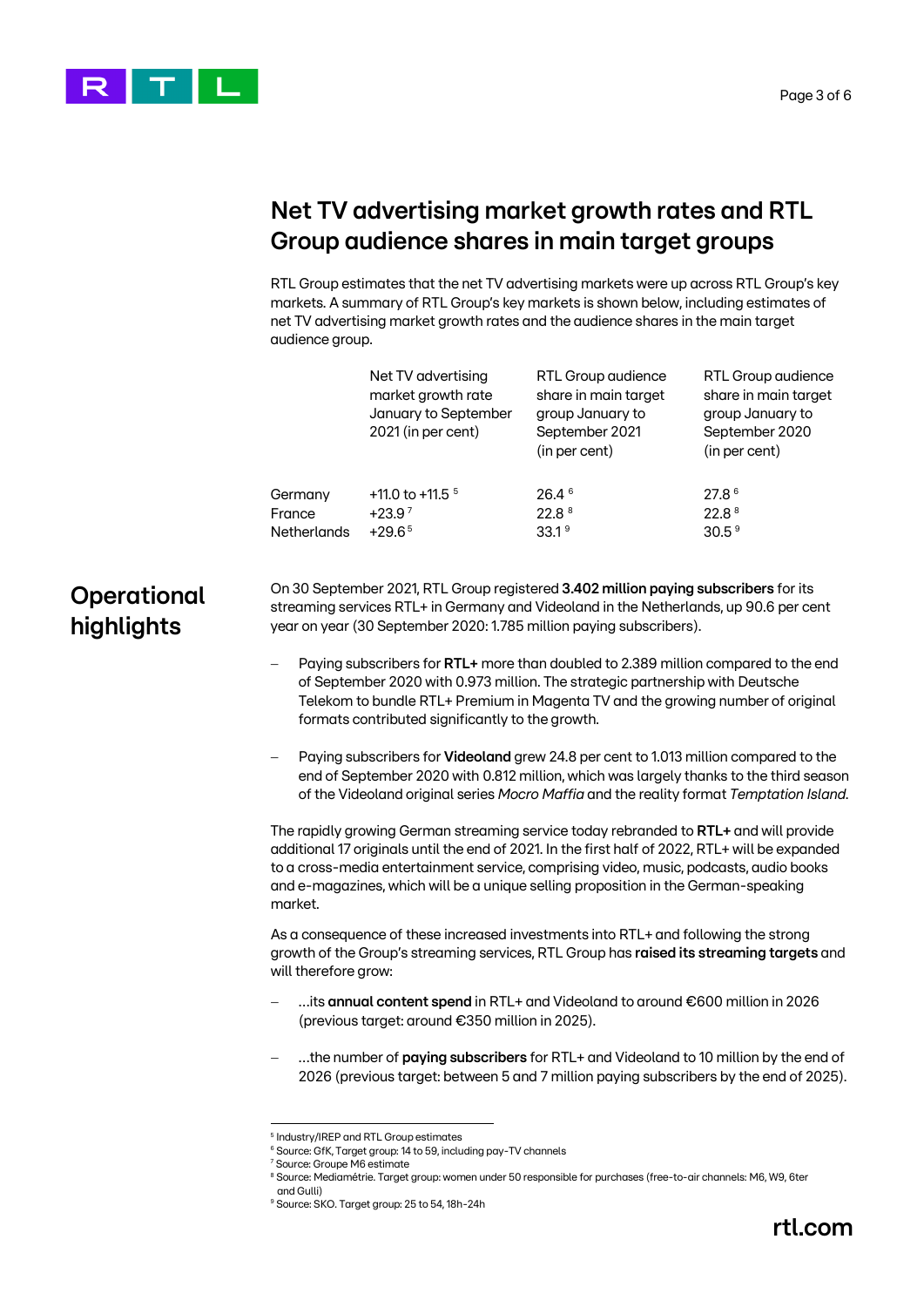

- − …its **streaming revenue**, to €1 billion by 2026 (previous target: at least €500 million by 2025),
- − with the aim of reaching **profitability** by 2026 (previous target: Adjusted EBITA breakeven[10](#page-3-0) by 2025). The peak of the investments (streaming start-up losses) is expected in 2022, with around €250 million.

In March 2021, **RTL Deutschland** announced a binding agreement with its former jointventure partner, The Walt Disney Company, to acquire the outstanding 50 per cent shareholding in **Super RTL**. The transaction was approved by the German and Austrian competition authorities and closed on 1 July 2021. RTL Group's shareholding in Super RTL is now 100 per cent.

**RTL Nederland** had a very successful first nine months of 2021 with its channels' combined prime-time audience share in the target group of viewers aged 25 to 54 increasing to 33.1 per cent (January to September: 30.5 per cent). Popular programmes included the game show *De Verraders,* which was also sold internationally to NBC and the BBC. The Dutch net TV advertising market was estimated to be up by 29.6 per cent in the first nine months of 2021 with RTL Nederland outperforming the market.

**Fremantle** also had a very successful first nine months of 2021 across all three content pillars – Entertainment, Drama & Film, and Documentaries. Within its **Entertainment** business, the second season of *Too Hot to Handle* registered over 29 million views in its first month on Netflix. Other successful formats included *Game of Talents*, the French version of *Farmer Wants A Wife* and *Indian Idol*. On the **Drama & Film** side, Fremantle celebrated successful launches of *The Mosquito Coast* on Apple TV+, the third season of *Shtisel* on Netflix as well as *The Investigation* on HBO and the BBC. Fremantle's film business continues to grow with 14 movies being produced in 2021 and its film *Hand of God*, directed by Paolo Sorrentino and produced by The Apartment for Netflix, has been selected by Italy to represent the country in the 2022 Oscars 'Best International Feature Film' category. Within their **Documentaries** business, Fremantle's documentary *Arctic Drift: A Year In The Ice* was sold to 170 territories worldwide, while the series *Veleno: The Town of Lost Children* launched on Amazon Prime Video.

In September 2021, Fremantle acquired **twelve production labels from Nent Group** – now called This is Nice Group – in Norway, Sweden, Finland and Denmark, operating across non-scripted, scripted and factual.

In September 2021, **Fremantle** completed the sale of its 100 per cent shareholding in Ludia Inc. to US-based mobile entertainment company Jam City for US-\$165 million. RTL Group's shareholders will benefit from the transaction in line with the stated dividend policy.

In October 2021, RTL Group announced a comprehensive cooperation with the advertising technology company Amobee, in order to strengthen their ad-tech businesses in continental Europe. As part of **TechAlliance**, RTL Group and Amobee will establish a jointly owned sales and services company for the ad-tech services of Amobee and Smartclip in Europe. Yospace's technology solutions will also be leveraged by the TechAlliance offering. The agreement is subject to regulatory approvals and expected to close in the first quarter of 2022.

<span id="page-3-0"></span><sup>&</sup>lt;sup>10</sup> Total of Adjusted EBITA from RTL+, Videoland/RTL XL, Salto and Bedrock as consolidated on RTL Group level. The Adjusted<br>EBITA of RTL+ and Videoland/RTL XL includes synergies with TV channels on business unit level. Fo Adjusted EBITA please see **Key performance indicators** on page 9 of RTL Group's Interim Report 2021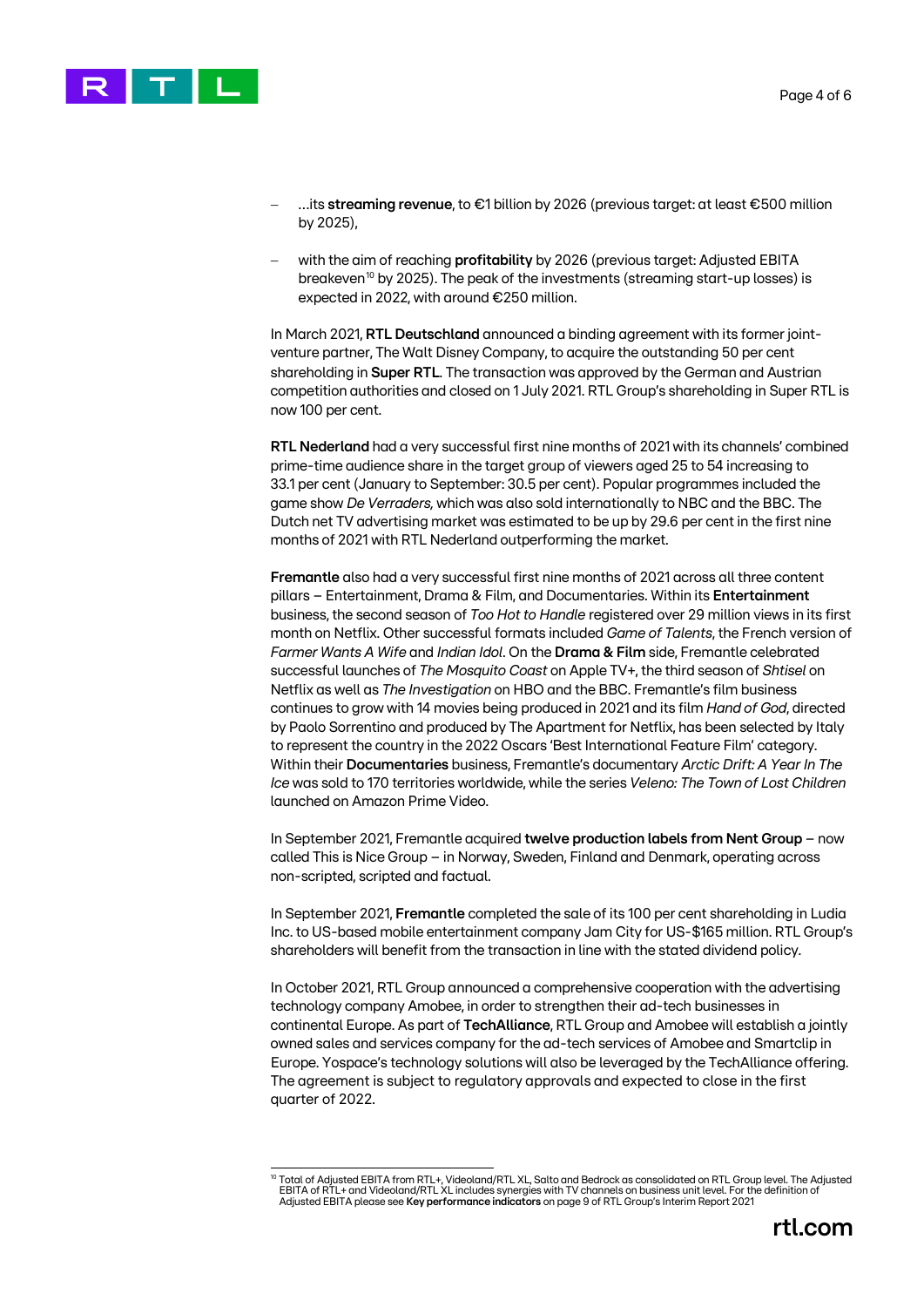

#### **Outlook**

RTL Group confirms its outlook that was presented on 6 August 2021. This outlook assumes that the economic recovery from Covid 19 will continue in 2021, as vaccination programmes progress and no new lockdown measures are put in place.

RTL Group expects its **revenue** to increase to approximately €6.5 billion. This includes, among others, the scope effects of the deconsolidation of SpotX (as of 30 April 2021) and Ludia (as of 8 September 2021) and of the full consolidation of Eureka (as of 17 May 2021), Super RTL (as of 1 July 2021) and This is Nice Group (as of 30 September 2021).

RTL Group expects its **Adjusted EBITA** for 2021 to grow to approximately €1,050 million. This includes streaming start-up losses of approximately €150 million.

RTL Group's **dividend policy** remains unchanged: RTL Group plans to pay out at least 80 per cent of the adjusted full-year net result, including cash capital gains.

|                                                      | 2021e          | 2020   |
|------------------------------------------------------|----------------|--------|
| Revenue                                              | ~€6.5bn        | €6.0bn |
| <b>Adjusted EBITA</b>                                | ~€1.050m       | €853m  |
| Streaming start-up losses                            | ~€150m         | €55m   |
| 'Adjusted EBITA before<br>streaming start-up losses' | $\sim$ €1.200m | €908m  |

## **RTL Group: new strategic targets for the streaming services RTL+ and Videoland**

|                         | 2026e new | 2025e old         | 2020              |
|-------------------------|-----------|-------------------|-------------------|
| Paying subscribers      | 10m       | 5m to 7m          | 2.19 <sub>m</sub> |
| Streaming revenue       | €1.000m   | $> \epsilon$ 500m | €170m             |
| Content spend per annum | ~€600m    | $\sim$ €350m      | €117m             |

Figures presented in this quarterly statement are not audited.

#### **Downloads**

Downloads at <http://www.rtlgroup.com/results-Q3-2021>

**Contact**

**RTL Group Media & Investor Relations Oliver Fahlbusch Irina Mettner-Isfort +352 2486 5200 +49 221 456 56410 Oliver.Fahlbusch@rtlgroup.com Irina.Mettner.Isfort@rtlgroup.com**